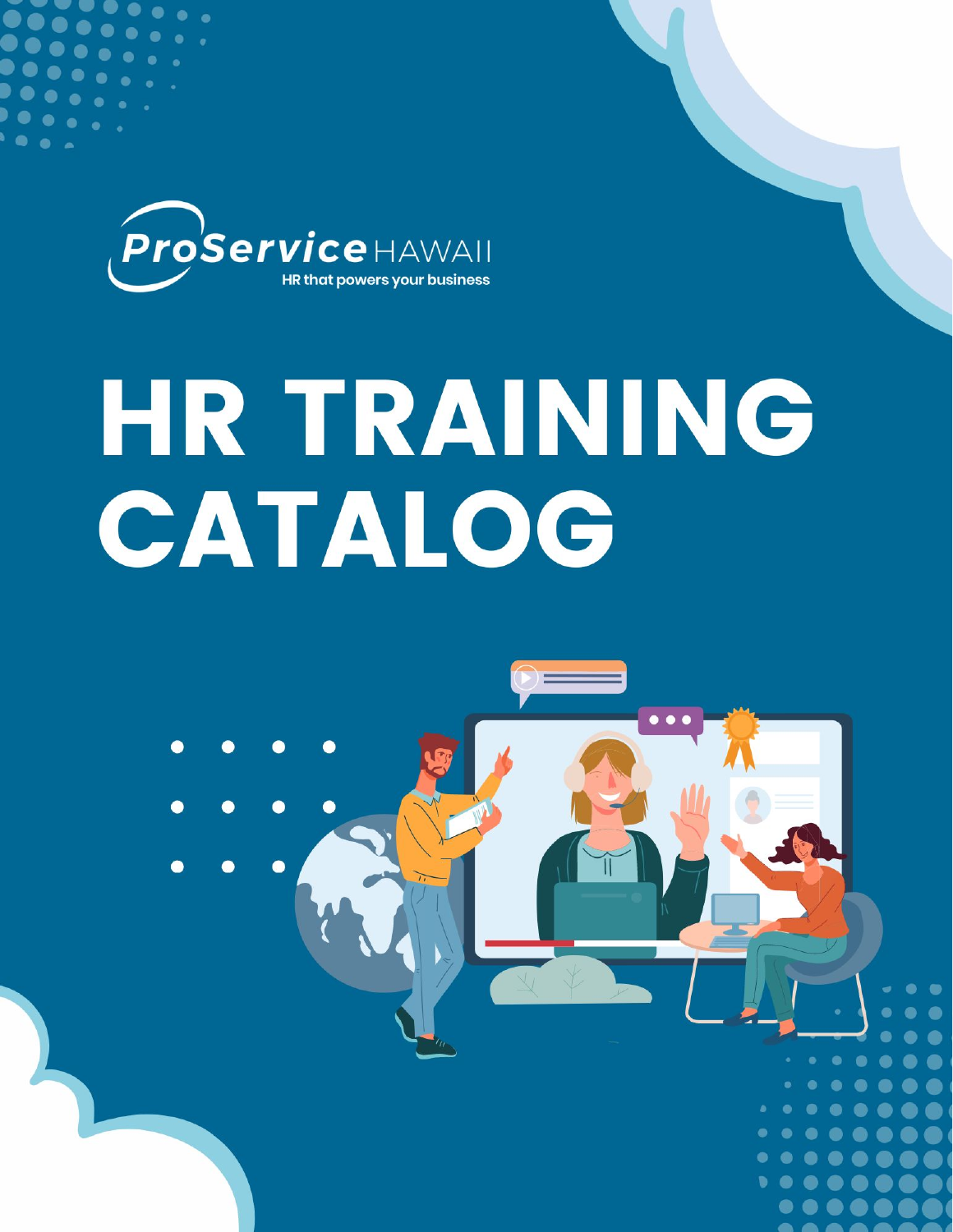

### **HR Training for ProService Clients**

#### **ProService Hawaii Clients receive** *complimentary* **access to an amazing suite of HR training programs.**

**We've created four deep-dive learning tracks for People and Organization leaders.** Led by experienced and certified trainers, the insights you'll gain from these interactive, live virtual classes will provide solutions to today's HR challenges. Plus, you'll connect with leaders across our extensive network of clients. Now it's up to you to choose your own path to becoming a *Pro*!

- **TalentPro:** Learn how to attract and develop top performers with best practices throughout the employee life cycle.
- **CulturePro:** Learn how to create a culture that engages and retains employees.
- **PeoplePro:** Learn how to become a leader who inspires your people, advances your team, and leverages those around you, one crucial conversation at a time.
- **ASPIRE:** Designed for rising leaders, this program will help to develop the mindset and skills to be successful in their first leadership experience.

**We also offer a library of On-Demand courses for managers and all employee levels.** Choose from a wide range of courses on compliance, diversity & inclusion, and professional development that you can watch at your own pace.

**As always, we're here to help.** If you have any questions about our training programs, let us know and we'll connect you with one of our experts.



Talk to us to learn how a robust HR Training Program can benefit your business.

**[www.proservice.com/trainingprograms](http://www.proservice.com/trainingprograms)**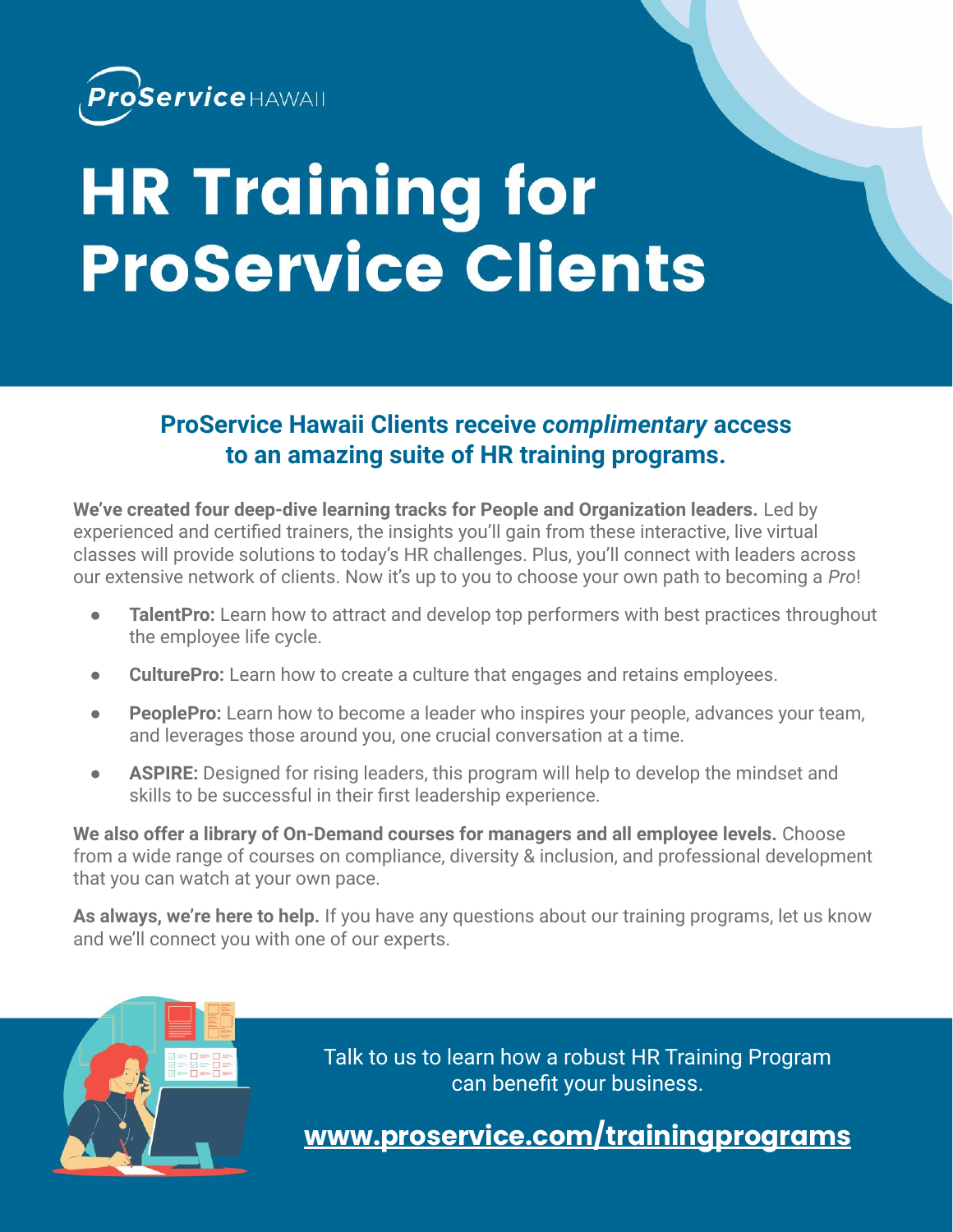### Become a **TalentPro**

Attract and develop top performers with best practices throughout the employee life cycle.

#### **T1. Recruitment Essentials: How to Attract Quality Talent**

Learn how to build an ideal Job Scorecard and identify characteristics of your perfect job candidate while optimizing your recruitment process. *60 min.* 

#### **T2. Compensation Essentials: Recruit & Retain Quality Talent in Hawaii Across All Industries**

Managers and business owners will learn how to benchmark a job class and determine its appropriate salary range according to industry and geographic region. Walk away knowing how to leverage salary data to create your own pay structure and philosophy. *Prerequisite T1 | 60 min.* 

#### **T3. Onboarding and the 90-Day ToolKit: Strategies for Growth & Retention**

When done well, new hire onboarding lays the foundation for long-term success. Learn how to clarify roles and expectations, foster key relationships, and outline growth opportunities for your new employees. *60 min.* 

#### **T4. Feedback, Coaching, and Setting Performance Expectations**

 $\bullet\hspace{0.1cm} \bullet\hspace{0.1cm} \bullet\hspace{0.1cm} \bullet\hspace{0.1cm} \bullet\hspace{0.1cm} \bullet\hspace{0.1cm} \bullet\hspace{0.1cm} \bullet$  $\bullet\bullet\bullet\bullet\bullet\bullet$ . . . **. . . .**  $\bullet$   $\bullet$   $\bullet$   $\bullet$  $\bullet$   $\bullet$   $\bullet$   $\bullet$ 

Build a high-performing culture in your team, department, or organization early on. Help your team expand their capabilities through coaching. Learn how to effectively measure organizational success, with deliverables, and to evaluate your new [h](https://www.eventbrite.com/e/310129625057)ire against these elements. *60 min.* 

#### **T5. Creating Career Pathways: Develop, Engage, & Retain Quality Talent**

A career pathway is an advancement roadmap with short- and long-term benchmarks that align your top performers with team, departmental, and organizational growth strategies through learning, coaching, professional development and promotional opportunities. *Prerequisite T2 | 60 min.*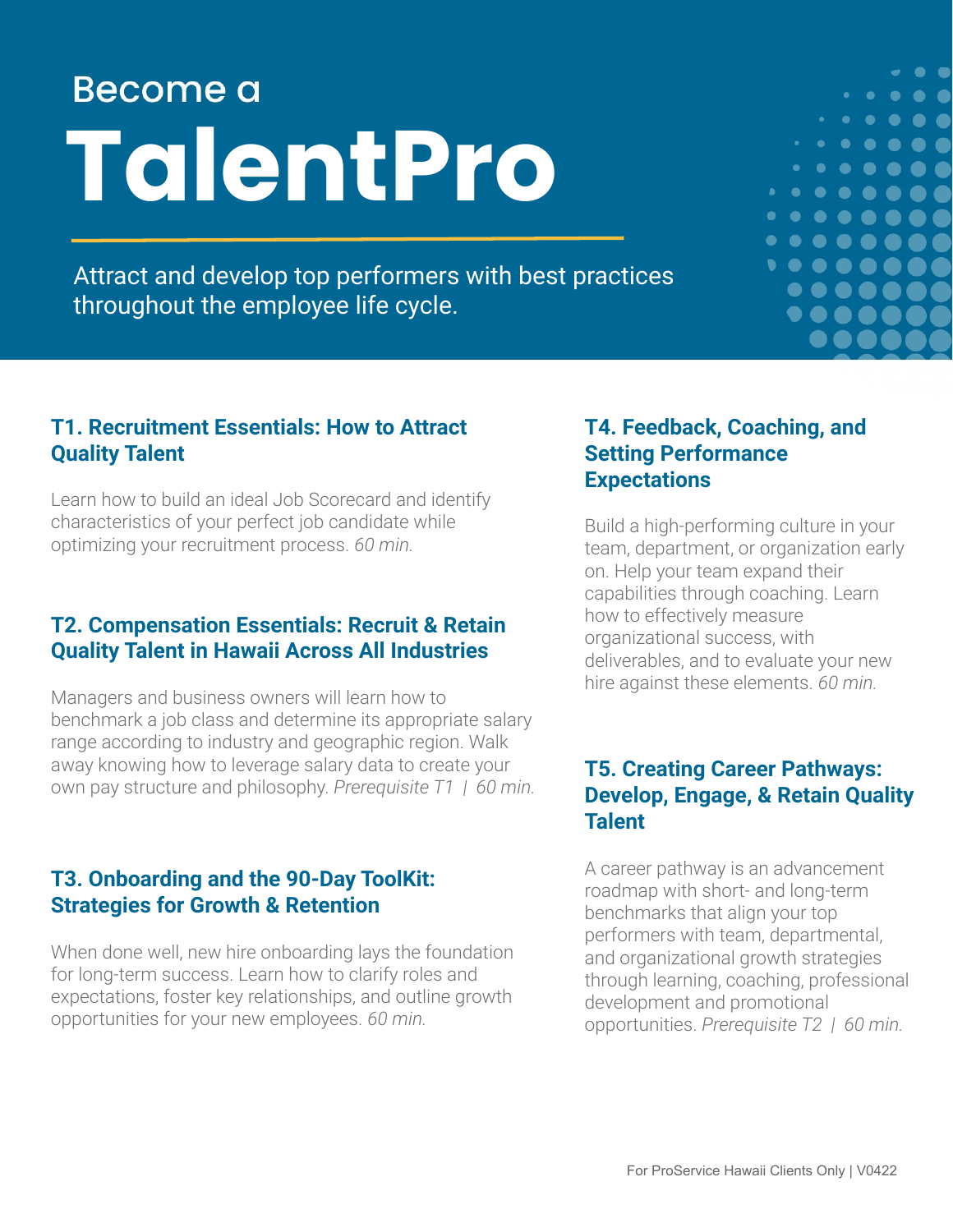### **Become a CulturePro**

Create a culture that engages and retains employees.

#### **C1 & C2.****Build a Culture of Belonging by Establishing a Diverse Workforce**

Explore the benefits of an inclusive workplace and gain practical strategies to transform your organizational culture that attracts, engages, and retains employees.. Review common barriers to inclusion and how you can demonstrate behaviors to create a respectful workplace that empowers and shapes the employee and team experience. *2-Part Workshop | 60 min.* 

#### **C3 & C4.****Boost Performance and Efficiency by Building Trust**

Review the role of the leader in building trust and communicating effectively through each stage of team development resulting in an engaged, and high-performing team. Discuss how to set teams up for success from the beginning, empower them to accomplish goals, and coach them through the obstacles that may arise along the way. *2-Part Workshop | Prerequisites C1 & C2 | 60 min.* 

#### **C5 & C6.****Improve Retention by Promoting Employee Well-being**

 $\bullet$   $\bullet$ 

 $\bullet$ 

Build teams that are engaged, resilient and flexible as they navigate through challenges and overcome obstacles. Learn best practices and strategies to promote emotional wellbeing for individual and team success. *2-Part Workshop | Prerequisites C1-C4 | 60 min.*

#### **SPECIAL COURSE: Everything DiSC® Workplace\***

Gain personalized insights for each member of your team that deepen their understanding of themselves and others, making workplace interactions more enjoyable and effective. Build the foundation for a more engaged and collaborative workforce that can spark meaningful culture improvement in your organization.

*\*This session has costs associated – please contact us for pricing.*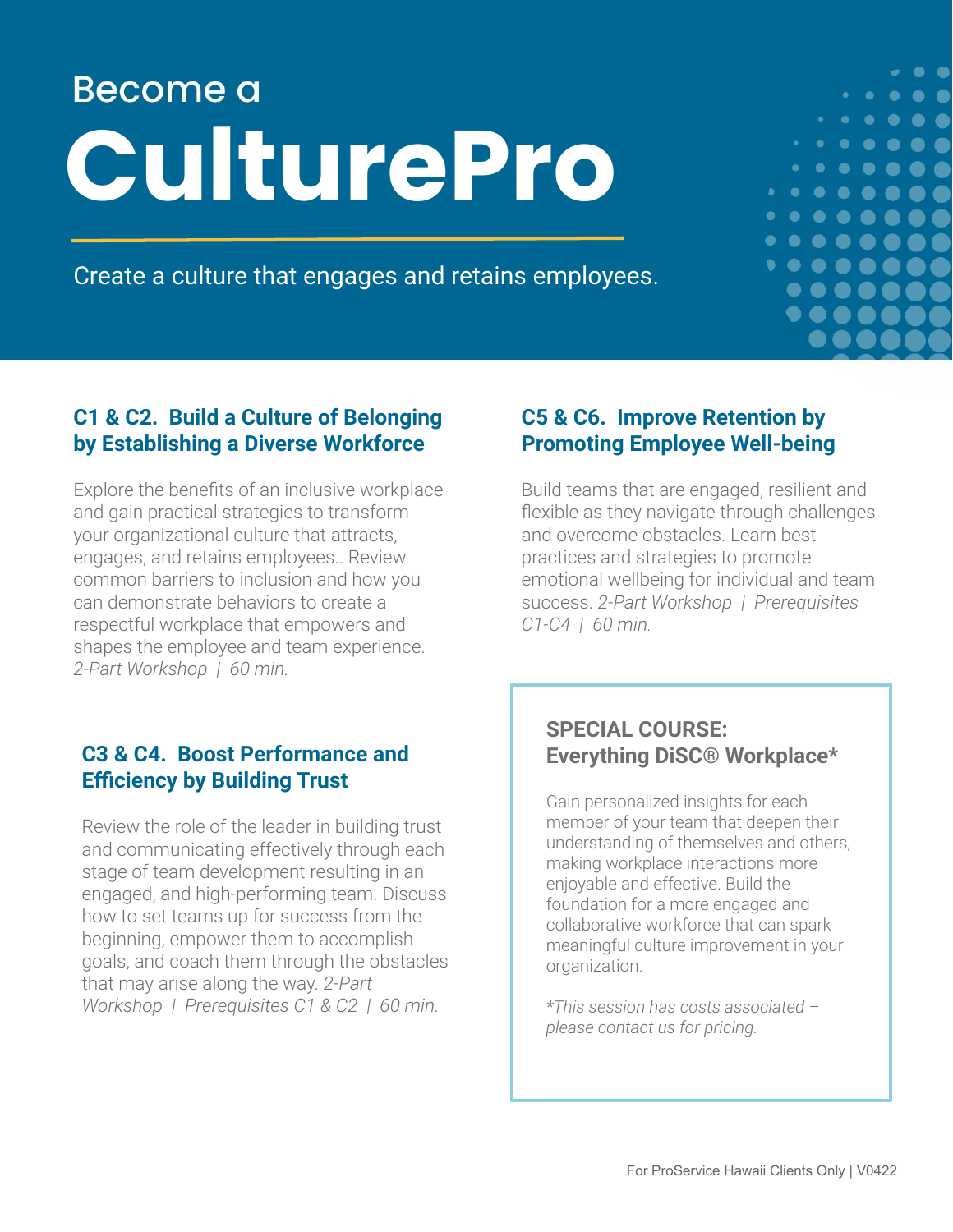#### Become a

# **PeoplePro**

Become the kind of leader who inspires your people, advances your team, and leverages those around you - one crucial conversation at a time.

#### **P1. Leading with Emotional Intelligence: The 7 Most Important Traits for 2022**

The ability to recognize and manage unique human challenges in the workplace is important to effective leadership and team productivity. Understand what is required of leaders in 2022, and how to tune in so you can engage, connect, and retain employees. *60 min.* 

#### **P2. How Influential Leaders Guide Crucial Conversations**

Influential leaders step up and into crucial conversations - those high stakes, high emotion conversations about change, strategy, performance, or personal issues. Learn techniques to influence others and generate rallying action during challenging moments. *60 min.*

#### **P3. How to Have the Tough Conversation: Drive Job Performance Through Empowerment & Ownership**

Giving corrective performance feedback to an employee can be very stressful, with worry about how the feedback will be perceived and whether the employee can or is open to change. Learn how to navigate those tough conversations to gain alignment, accountability, and aloha. *60 min.* 

#### **P4. Lead Each Team Member to Greatness with Coaching Conversations**

Effective leaders leverage trust and employee engagement to have frank and candid Coaching Conversations with staff. Learn coaching techniques that empower employees and guide your team toward greatness. *60 min.*

#### **P5. Inspire Your Team with Motivational Meetings**

Personal drive, commitment to goals, initiative, optimism and resilience are all elements of motivation. In the workplace, leaders have responsibility for their team's motivation level through the environment they create. Learn how to rally your team to take action, by holding effective meetings, even during difficult or disorienting times. *60 min.*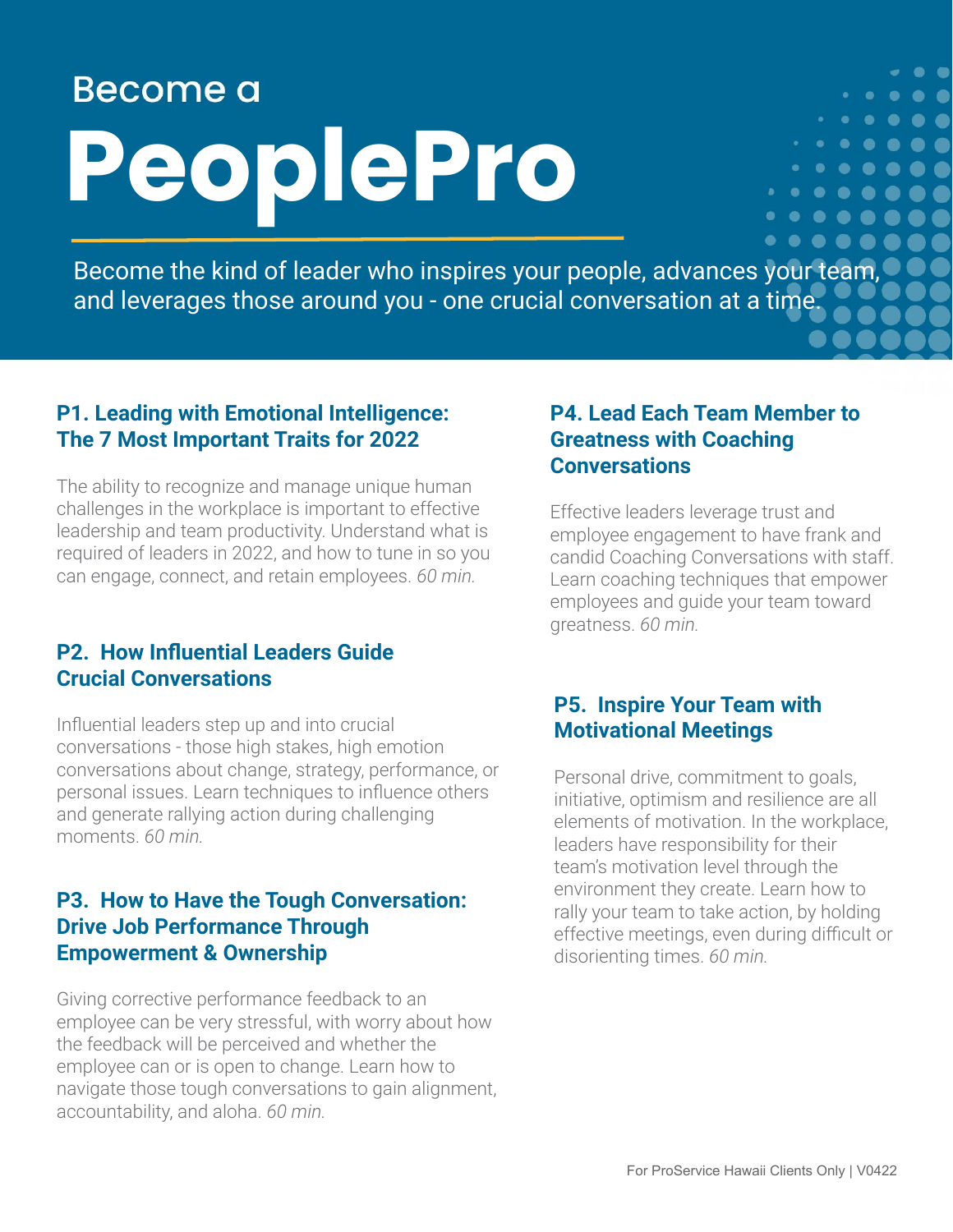### **ASPIRE Leadership Training Program**

Designed to help aspiring leaders develop the mindset and skills to be successful in their first leadership experience.

## $\bullet$   $\bullet$   $\bullet$   $\bullet$  $\bullet\bullet\bullet\bullet\bullet$  $\bullet$

#### **Most valuable for employees with:**

- ✓ No prior management experience
- ✓ Desire to excel in a future leadership position
- ✓ Willingness to engage in discussion during

group sessions and complete practical application exercises following each session

#### **A3. Leadership Conversations**

Discover strategies for critical conversations to navigate conflict and foster team success. Gain tools to conduct meaningful 1:1s and address disciplinary issues.*90 min.*

#### **A1. The Leadership Lens**

Learn how to develop a leadership mindset and practice balancing organizational, team and individual responsibilities.*90 min.*

#### **A2. Leadership Foundations**

Explore the most crucial skills for transitioning into a leadership role - including goal-setting, time management, decision-making, and emotional management.*90 min.* 

#### **A4. Leadership & Workstyles**

Develop a deeper understanding of employee workstyles and learn how to flex your style to support team success.*90 min.*

#### **A5. The Leadership Game**

Review key leadership practices and apply skills to real world scenarios.*90 min.*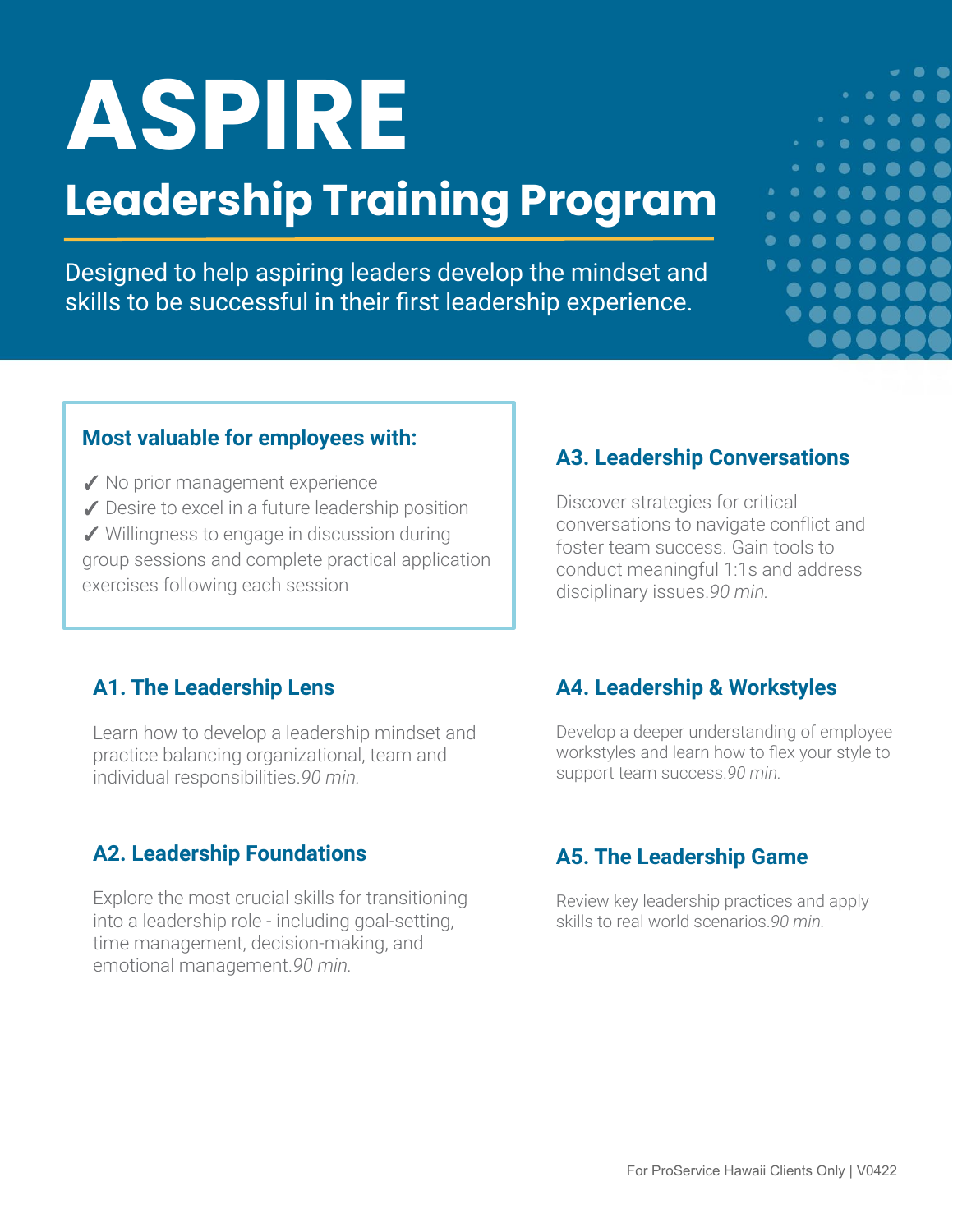### **On-Demand Training Classes**



#### **People Managers & The mindset and mindset and mindset and mindset and mindset and mindset and mindset and minds Organizational Leaders Experience in the successful in the successful in the successful in the successful in the successful in the successful in the successful in the successful in the successful in the successful in th**

A Manager's Guide to Preventing Harassment

A Manager's Guide to Preventing **Discrimination** 

Interviewing: What's Better Left Unsaid

Part 1 Preparing for an Investigation

Part 2 Conducting an Investigation

Best Practices for Progressive Discipline

Best Practices for Discipline & Separation

Employee Wage and Hour Law

Leave Law Overview

Form I-9 Compliance

Understanding the Salary History Ban

Exempt Classification Explained

Tip Credit Explained

Reductions in Workforce

Marijuana Laws in the Hawaii Workplace

#### **For All Staff**

#### **Compliance**

An Employee's Guide: Preventing Workplace Harassment

Preventing Workplace Violence

HIPAA Compliance

**Diversity and Inclusion**

Why Diversity & Inclusion Matters

Appreciating Differences

Cultivating a Respectful Workplace

**Professional Development**

The Power of Communication

Remote Work: Working Together When We're Not Together

Developing a Customer Service Mindset

Grow Your Resilience

Empowered Problem Solving

Your Kuleana as a Team Player

Emotional Intelligence at Work

Effective Time Management

Goal Setting

Effective Email and Phone Skills